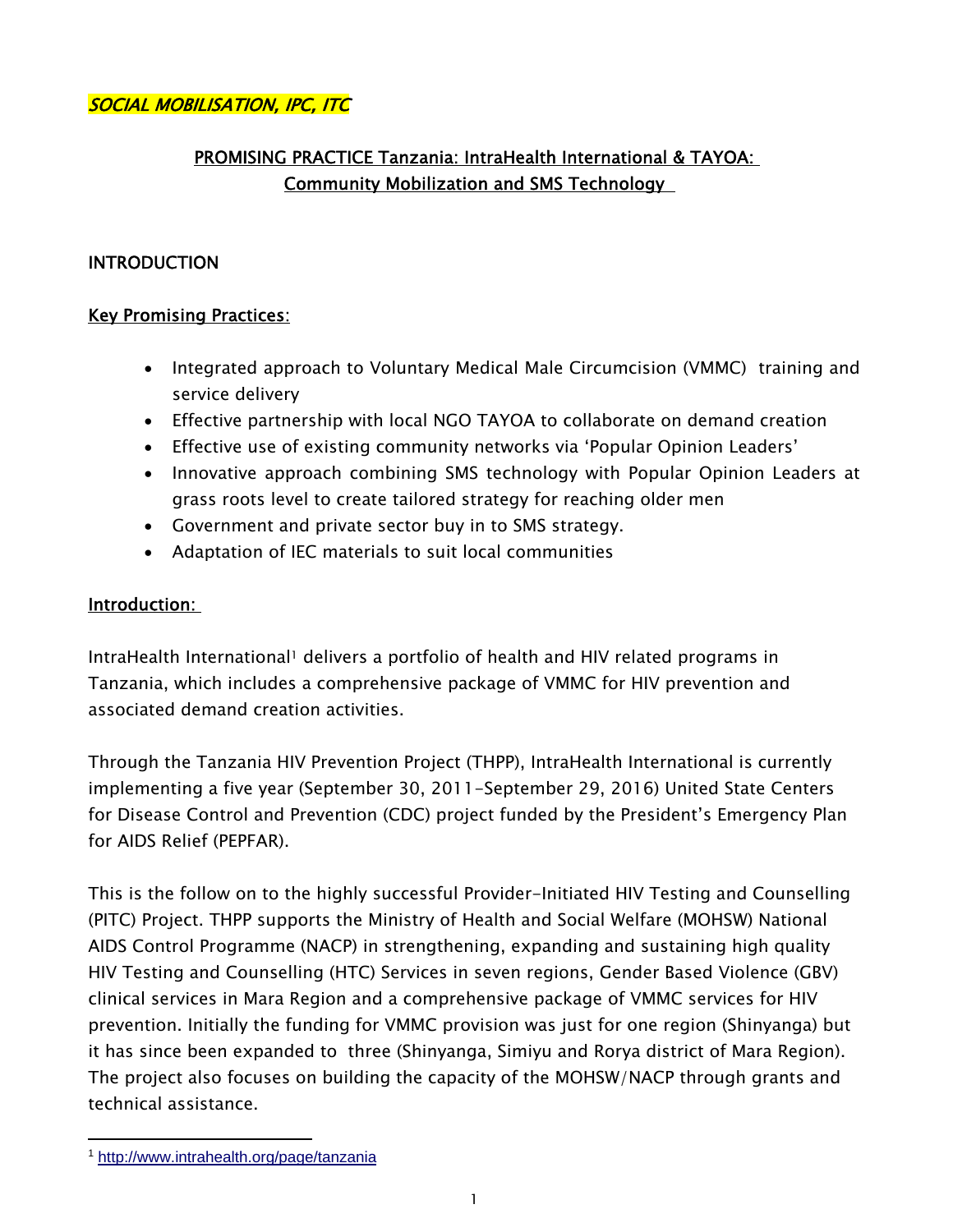In 2012 IntraHealth partnered with a local NGO, the Tanzanian Youth Alliance (TAYOA) to launch an intensive social mobilization initiative which utilizes mobile telephone SMS and Popular Opinion Leaders on the ground to increase demand for VMMC services among adult men aged 20 years and above in the Shinyanga and Simiyu Regions. TAYOA has much experience of demand creation among young people and other social groups, and so the partnership capitalises on TAYOA's existing networks and innovative SMS programme.

IntraHealth has performed approximately 141,711 circumcisions since the projects began (November 2010 to July 2013).

### Target Groups

- · IntraHealth focuses on general demand creation among youth and men aged 10 years and above, prioritising men (20 years and above) who are at a higher risk of contracting HIV.
- · Secondary audiences include wives and partners of these men.

### Scale and scope

Static, outreach and campaign sites: IntraHealth currently supports eight static VMMC centres in Shinyanga and Simiyu regions and is planning to expand VMMC services to two more static facilities by September 2013.

IntraHealth will continue to support, roll out and strengthen VMMC services in Shinyanga and Simiyu regions and will shortly begin offering VMMC services in the Mara region (Rorya district).

The project targets to circumcise 100,000 men and boys from October 2013-September 2014 using the following strategies:

• Daily provision of facility based VMMC services on week days in fifteen MC clinics (8 old and 7 new sites). In collaboration with Hospital MO in-charge and Hospital Matron/Patron MC providers will be allocated on shift daily to provide VMMC services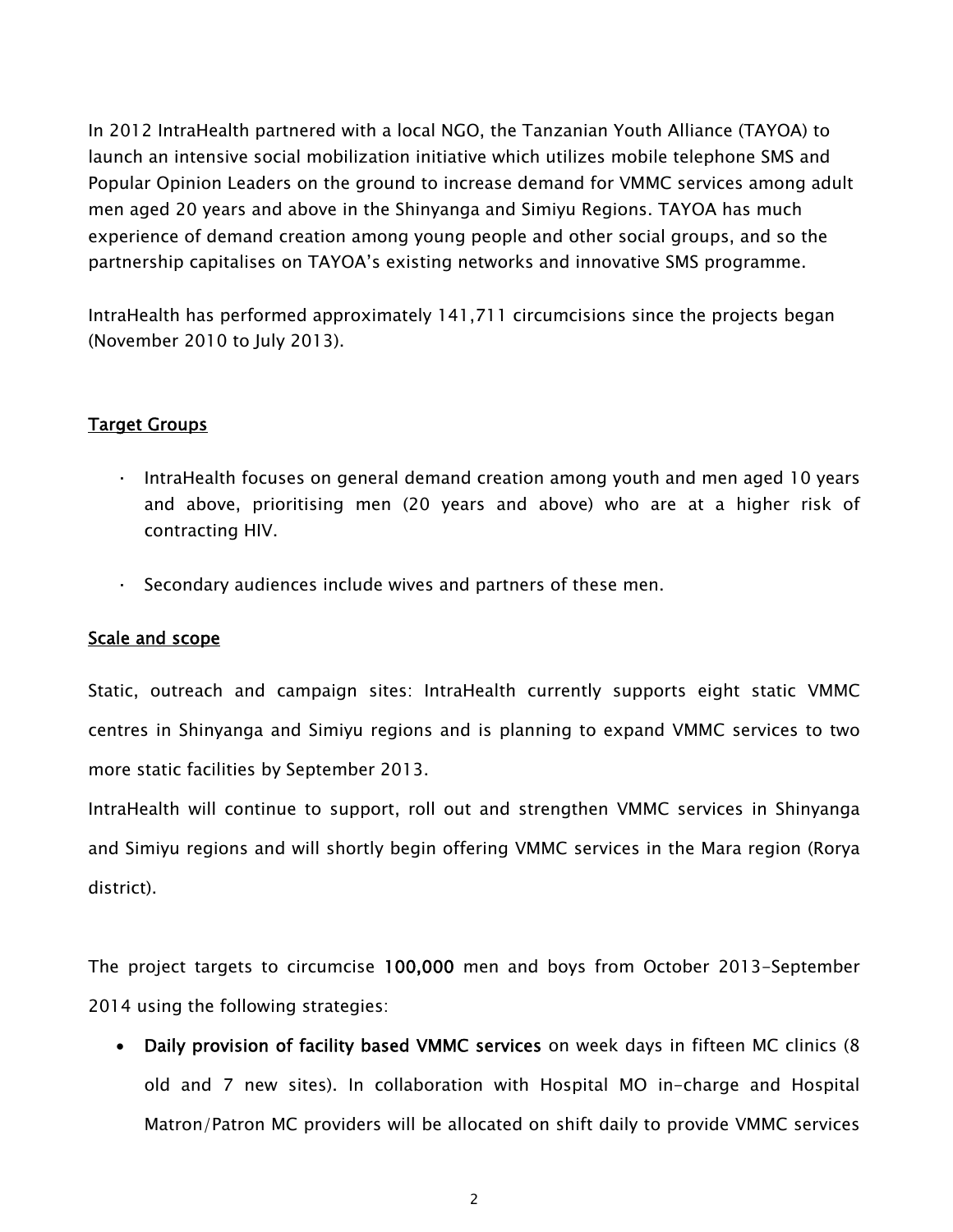in all 15 MC clinics. Fast tracking of older clients seeking services will be given priority. Efforts will be made where possible to serve older clients in a separate room at MC clinics. .

- District focus mass campaign approach: This will include intensive community sensitization in partnership with TAYOA and local authorities in the community, various demand creation activities, proper documentation process and provision of VMMC services to reach a high number of clients. The district focus campaign will be conducted biannually in four districts with high populations and high HIV prevalence rates: Rorya, Kahama, Bukombe and Meatu districts.
- District mobile/outreach approach: The district hospitals will conduct VMMC mobile/outreach events to lower level health facilities each quarter for a two week period in order to reach men in rural areas. Counselors in rural health centers will undergo VMMC counseling and follow up training and be used to recruit and book clients for VMMC services on allocated days for outreach visits, provide counseling on the benefits of MC in context of HIV prevention, provide HTC services and postoperative follow-up services for VMMC clients.
- The project will strengthen health education in other hospital departments on the benefits and availability of VMMC services and providers working in different sections will be encouraged to refer clients to VMMC clinics.
- Quality Assurance and mentoring of VMMC services using MC trainers will be given priority in order to maintain the quality of service provision.

Scale / scope of the SMS helpline: This is a national service covering areas of ART, VMMC, EMTCT, GBV, IDU and condom use, However SMS for VMMC demand creation is operative only in Shinyanga. TAYOA is currently planning to scale this up to the other two regions and offer a 24 hour helpline service. Currently it is operative 12 hours a day.

#### Organisations involved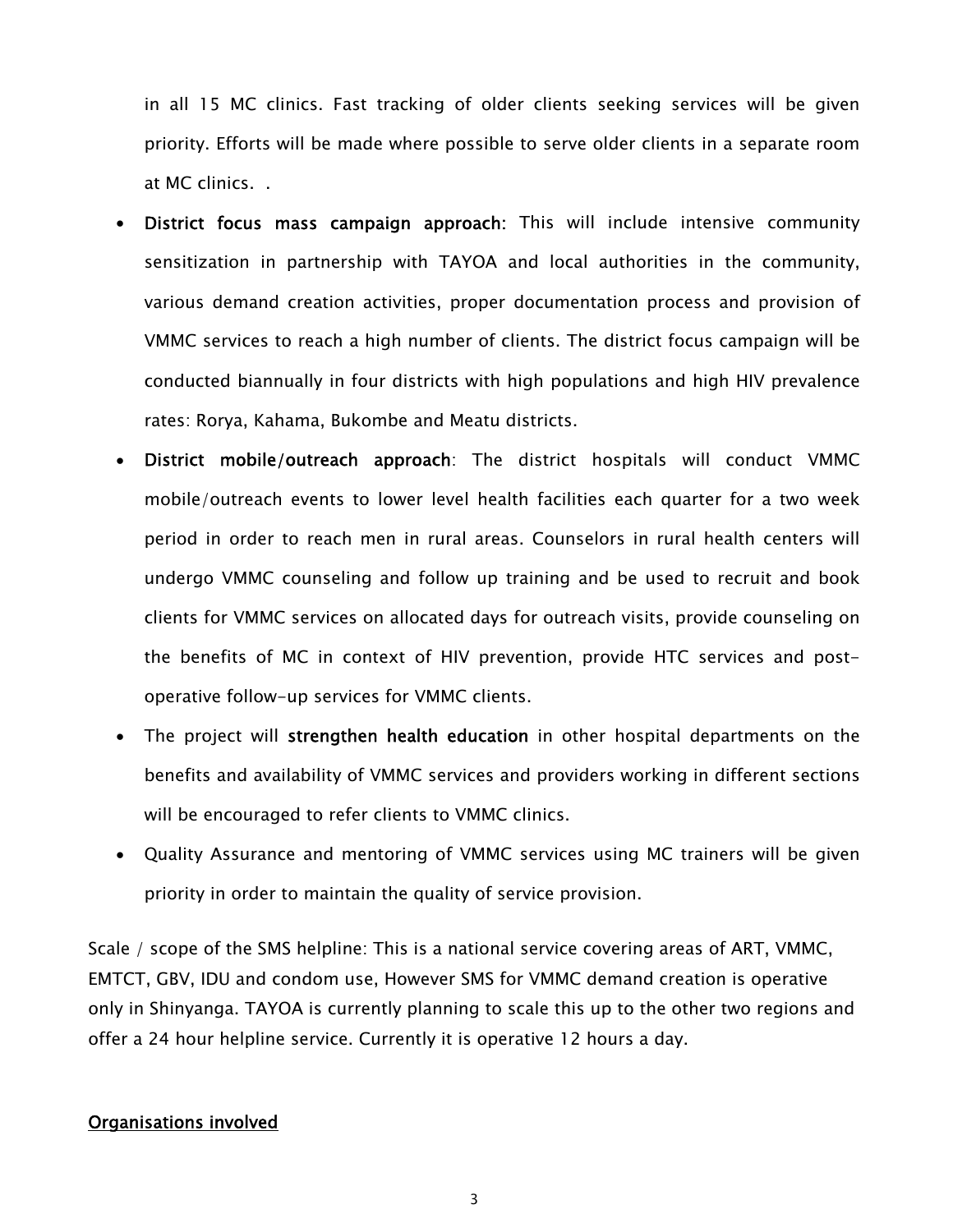## Lead:

· IntraHealth is the lead partner, and has signed an MOU with TAYOA for collaboration on demand creation, including the SMS component of the project.

## Funding:

- · The Tanzania HIV Prevention Project (THPP) is funded by the President's Emergency Plan for AIDS Relief (PEPFAR) via the US Center for Disease Control and Prevention (CDC)
- · TAYOA is funded by President's Emergency Plan for AIDS Relief (PEPFAR) via the US Center for Disease Control and Prevention (CDC) (5 year Behaviour Change Communications Projects).
- · IntraHealth/TAYOA VMMC SMS project is funded by President's Emergency Plan for AIDS Relief (PEPFAR) via the US Center for Disease Control and Prevention (CDC)

## Partners:

- · Ministry of Health and Social Welfare (MOHSW)
- · National AIDS Control Program (NACP)
- · TAYOA (demand creation partner)
- · Tanzania Commission for AIDS (TACAIDS)
- · Regional and Local Government Authorities including Regional and Council Health Management Teams (R/CHMT)
- · Hospital Management teams and Male circumcision providers
- · Community health networks.

## Who is carrying out demand generation activities?

- · TAYOA SMS and National Health Helpline Counsellors
- · TAYOA/IntraHealth social mobilizers
- · TAYOA Popular Opinion Leaders (POL's)
- · Local Health Workers (Male circumcision providers)

## Management of demand creation

- IntraHealth and TAYOA

## VMMC ACTIVITIES

### VMMC activities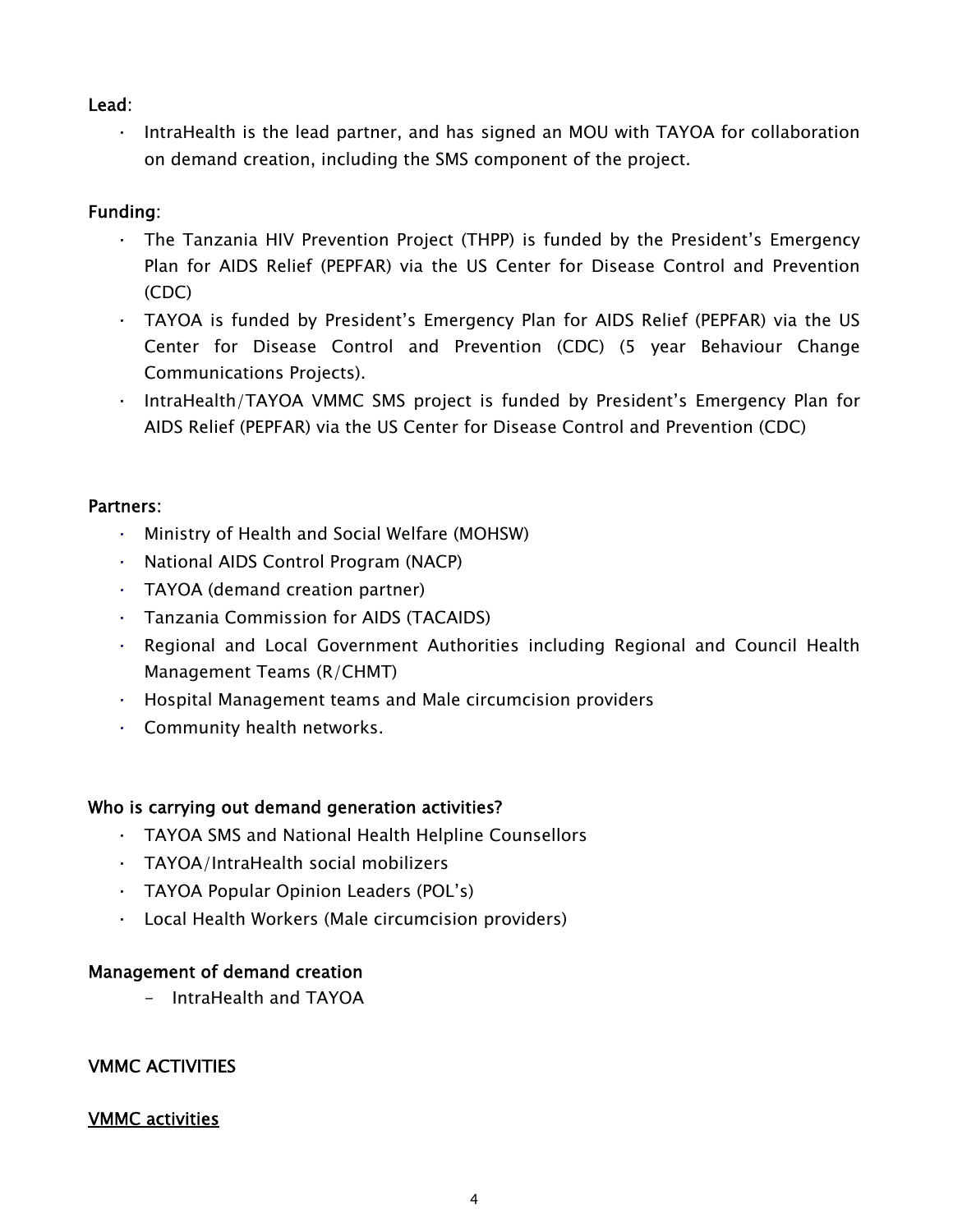IntraHealth works through the existing government channels and facilities to integrate VMMC into their healthcare programmes. IntraHealth works closely with R/CHMT members, VMMC trainers and VMMC health care providers already based at facilities, training them in VMMC. The teams then deliver a comprehensive package of VMMC services including counselling on the benefits of VMMC in the context of HIV prevention, HIV Counselling and Testing services, STI screening and treatment, Male Circumcision surgery, post-operative management and follow up appointments, referral for other services, counselling on risk reduction and safer sex, and promotion and provision of male condoms.

VMMC is provided during normal working hours at static facilities at hospitals and health centres. IntraHealth also organises outreach services and campaigns which take clinical teams from district hospitals to deliver VMMC in harder to reach places.

## THE APPROACH TO DEMAND CREATION

## The Approach to Demand Creation:

### Key message(s)

- All health workers are trained to explain the benefits of VMMC, the details of the procedure itself, and to answer questions of popular concern such as pain, healing times, and whether it will affect a man's performance.
- The SMS service follows the key messages set out in the Tanzanian Technical Working Group's Handbook, which covers the benefits, risks and key questions in detail. SMS messages are designed as reminders for appointments, follow ups, and reminders on wound care and SRH post operation.

## Type of intervention

While IntraHealth's core work is VMMC delivery rather than demand creation, its teams engaged in a variety of community mobilisation activities including health talks, IEC materials, public announcements and engaging with local opinion leaders, religious leaders and health workers.

In 2012 IntraHealth partnered with the Tanzanian Youth Alliance (TAYOA), a non-profit NGO with a strong track record of demand creation activities in other health and social welfare related fields. The partnership is primarily to conduct community sensitisation with "older men" using TAYOA's network of Popular Opinion Leaders, and their successful free SMS system which has been used for similar health messaging.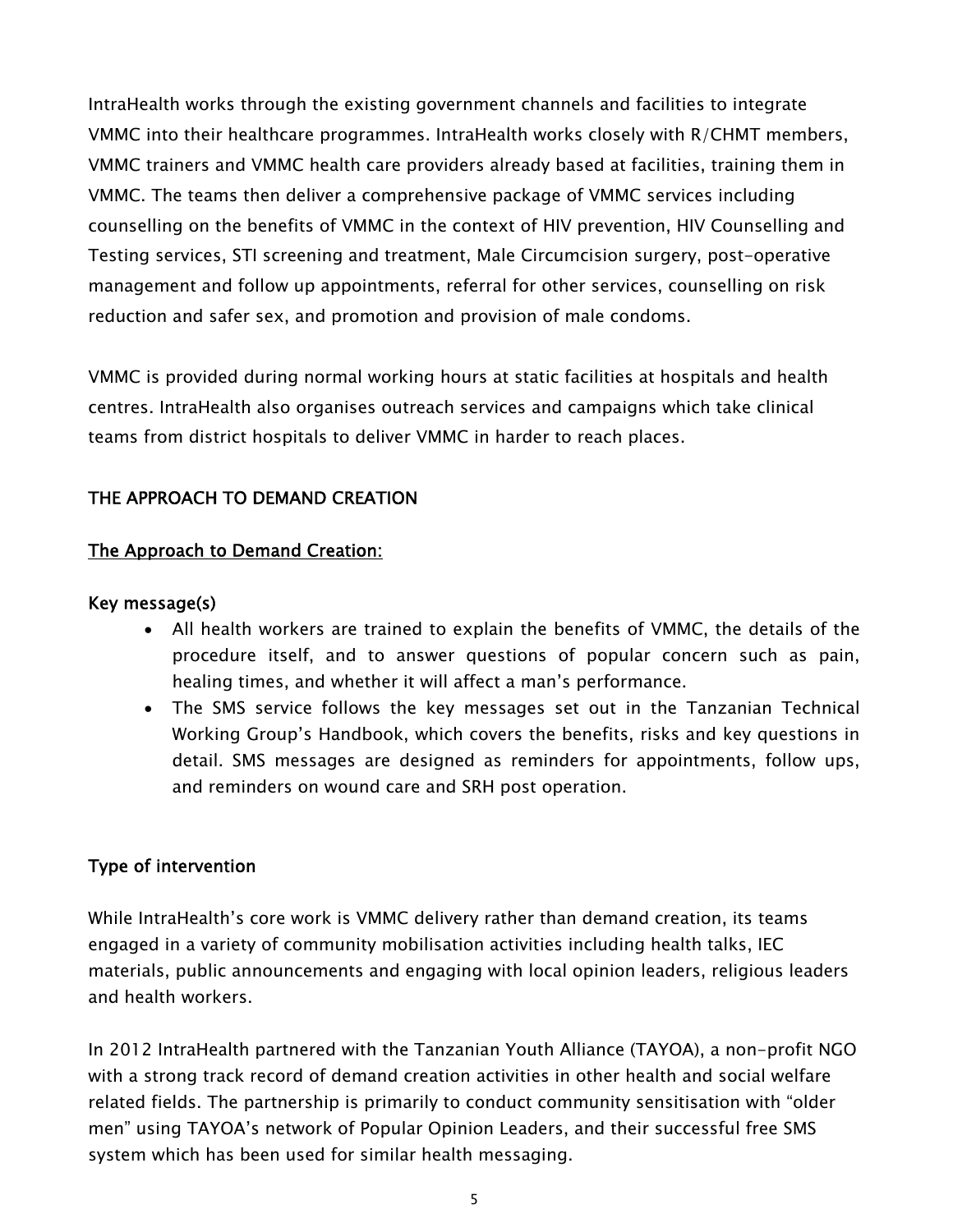## Rationale

IntraHealth focuses on increasing the uptake of services among older men who are at higher risk of contracting HIV, and therefore aim to achieve a higher impact on reduction of incidence of HIV, through offering these men VMMC. TAYOA employs behaviour change theory in its messaging and helpline advice delivery.

### Overall intervention activities

Approach: Promotion of VMMC uptake through a mixture of "on the ground" social mobilisation, supported and strengthened by a partnership with TAYOA which has led to specifically targeting older men with a mix of peer education and SMS messaging.

### DEMAND CREATION ACTIVITIES

### Demand Creation Activities

### 1. Social Mobilization through local health networks

TAYOA employs an outreach team of 2 social mobilizers who organise meetings with local officials such as Ward Executive Officers and Village Executive Officers to raise awareness about VMMC and availability of services, so that they can cascade the information down to their communities. IntraHealth trains health workers at MOHSW facilities to mainstream VMMC information into a variety of their activities. These include discussions and counselling with patients, health talks at Reproductive and Child Health clinics and at outpatient centres, and referral of patients to VMMC centres from other health facility departments. TAYOA does not provide incentives to social mobilizers per referral.

TAYOA also invites local health workers to demand creation activities such as mobile cinema sessions and community outreach at schools / markets so that new clients can engage with them to ask any medical questions.

### 2. Community Outreach using PA vans and mobile cinema

During outreach services and campaigns TAYOA and IntraHealth send teams into nearby towns and villages to make public announcements using a roving van and PA system. This has proven very effective in the more rural areas, where locals do not have good access to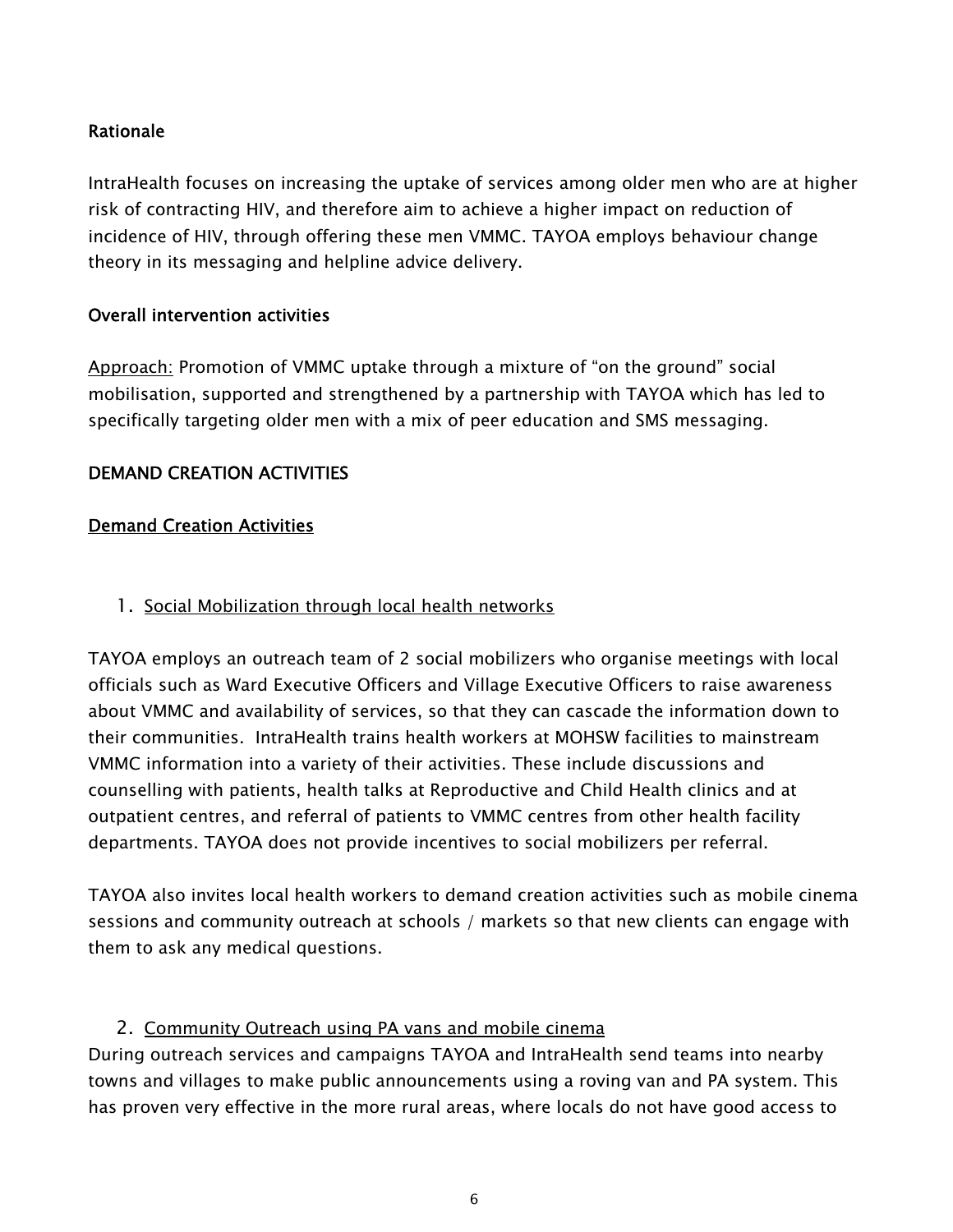TV or radio and do not own phones or have a good enough signal to receive the IntraHealth/TAYOA SMS messages (see below).

PA vans will travel 10-16kms from the VMMC site during campaigns, and will do a circuit of nearby villages starting from two weeks before the campaign or clinical outreach, and continuing every day until the service finishes.

Then PA announcements are fairly generic, music is sometimes played and the mobilizer will welcome people as they stop to listen, tell them about the benefits of VMMC and the availability of the VMMC services in their locality - specifically that it is free, where to get the services, what kind of services they will receive and that men aged over 20 will get priority.

TAYOA also makes use of a mobile cinema van during outreach and campaign times, which is entrusted to TAYOA by TACAIDS. They use this to show a video about VMMC (an English video from Zimbabwe which is translated simultaneously into Swahili) followed by Q&A sessions conducted by social mobilizers. TAYOA supplies Popular Opinion Leaders to attend these events (see below). The film lasts 5 minutes and is followed by discussion about HIV and the content of the video. The team sometimes invites satisfied clients / role models to tell their stories, and selected male circumcision providers also attend to answer technical questions.

The teams have found that the mobile cinema has been particularly effective when working in areas where the literacy level is low, but through showing short films and making announcements, people can still find out about their nearest facilities and make appointments.

### 3. Strategy for men over 20 years: Partnership with TAYOA

As the delivery of VMMC rolled out, IntraHealth noticed that few men aged 20 years and above were coming to services and started to focus on ways to attract men aged 20 and above. The team experimented with special clinics on Saturdays, and engaging with community opinion leaders. As a result they saw some increases in numbers, but wanted to put in place a much more systematic way of reaching out to older men in large numbers. So IntraHealth contacted TAYOA, an NGO with successful experience of mobilising young people for health and welfare projects through community networks and mobile phone technology. The organisations decided to partner on a project to capture older men's (20 years and above) interest through SMS and on the ground mobilisation. IntraHealth believed its service delivery expertise and knowledge of the client base, coupled with TAYOA's

7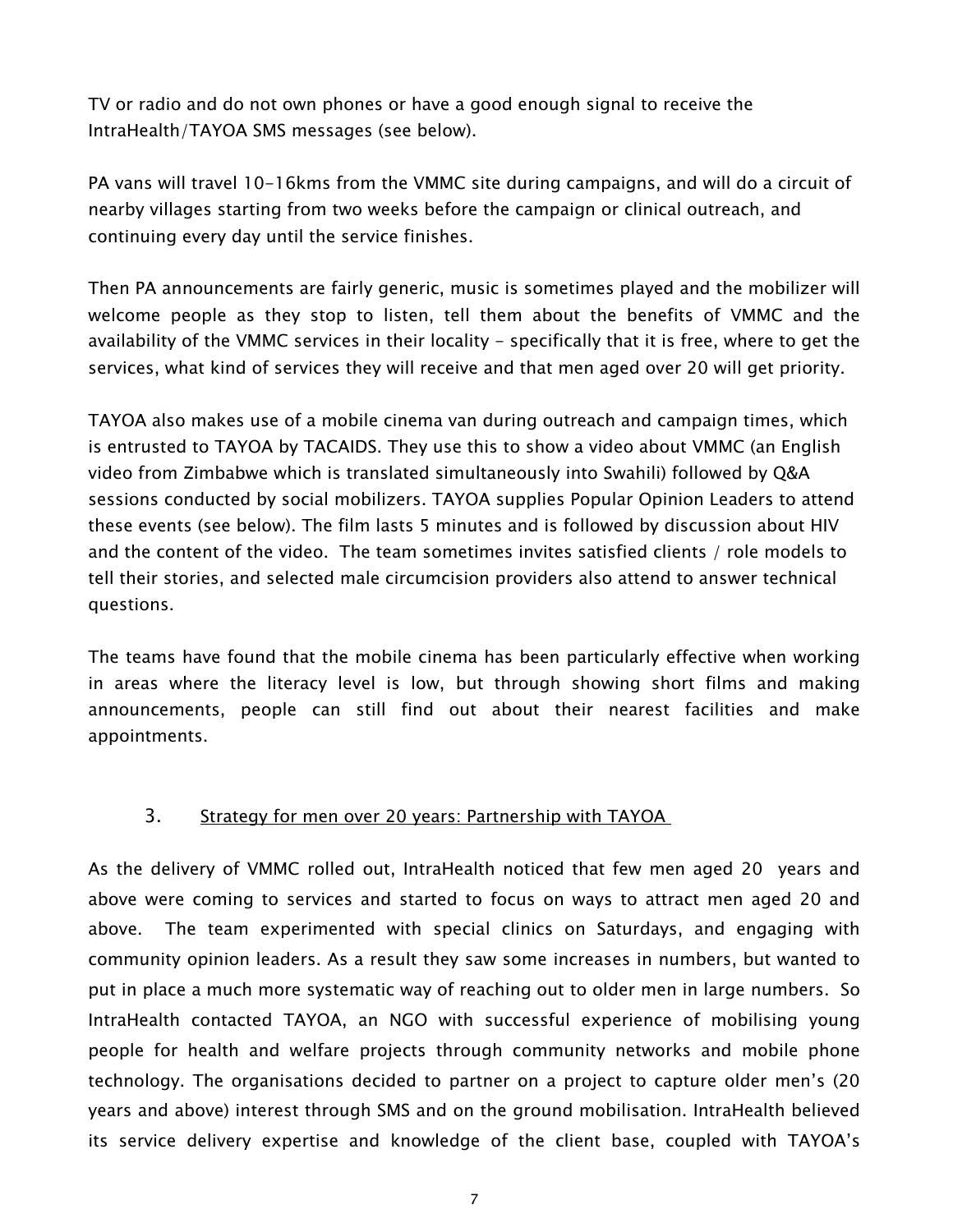experience of demand creation, could together create more significant and sustained impact on men aged 20+.

## Men attending IntraHealth outreach clinic in Meatu, Shinyanga Region.

### •About TAYOA

Tanzania Youth Alliance (TAYOA) is a non-profit Non-Governmental Organization. It is an alliance of partners through programs designed to serve youth in urban and rural areas based in Dar es Salaam.

TAYOA describes itself as a vibrant indigenous organisation, which in its 14 years of existence has used Information Communication Technology (ICT) to transform Tanzanians dreams into reality.

TAYOA embraces creativity and innovation through the use of ICT on projects aimed at improving health, education, gender equity, leadership, good governance, employability and entrepreneurship. TAYOA works to empower young people in Tanzania to take charge of and engage meaningfully in improving their quality of life, striving for lives free from poverty and diseases.

TAYOA also runs programs for adults, as it recognizes the huge interaction at play between youth and adults. TAYOA has been delivering a range of Behaviour Change Communications projects funded by CDC.

TAYOA operates an SMS and Health Helpline Call centre, under a Memorandum of Understanding between TAYOA and the Ministry of Science and Technology under the auspices of Tanzania Communication Regulatory Authority. The SMS platform is connected to a short code number (15017) over all networks in Tanzania, enabling participants to request and receive messages at no personal cost to the end user. Experience gained from the helpline has provided TAYOA with unique insight into specific information people need through frequently asked questions.

TAYOA also runs the117 Afya/AIDS Helpline, a toll free national service providing a wide range of information on HIV/AIDS Treatment & Prevention including ART, voluntary counselling and testing, prevention of mother-to-child transmission (PMTCT), VMMC, STD's, relationships, Gender Based Violence, Behaviour Change and possible avenues for treatment including anti-retroviral therapy and rapid referrals free of charge to callers across the country.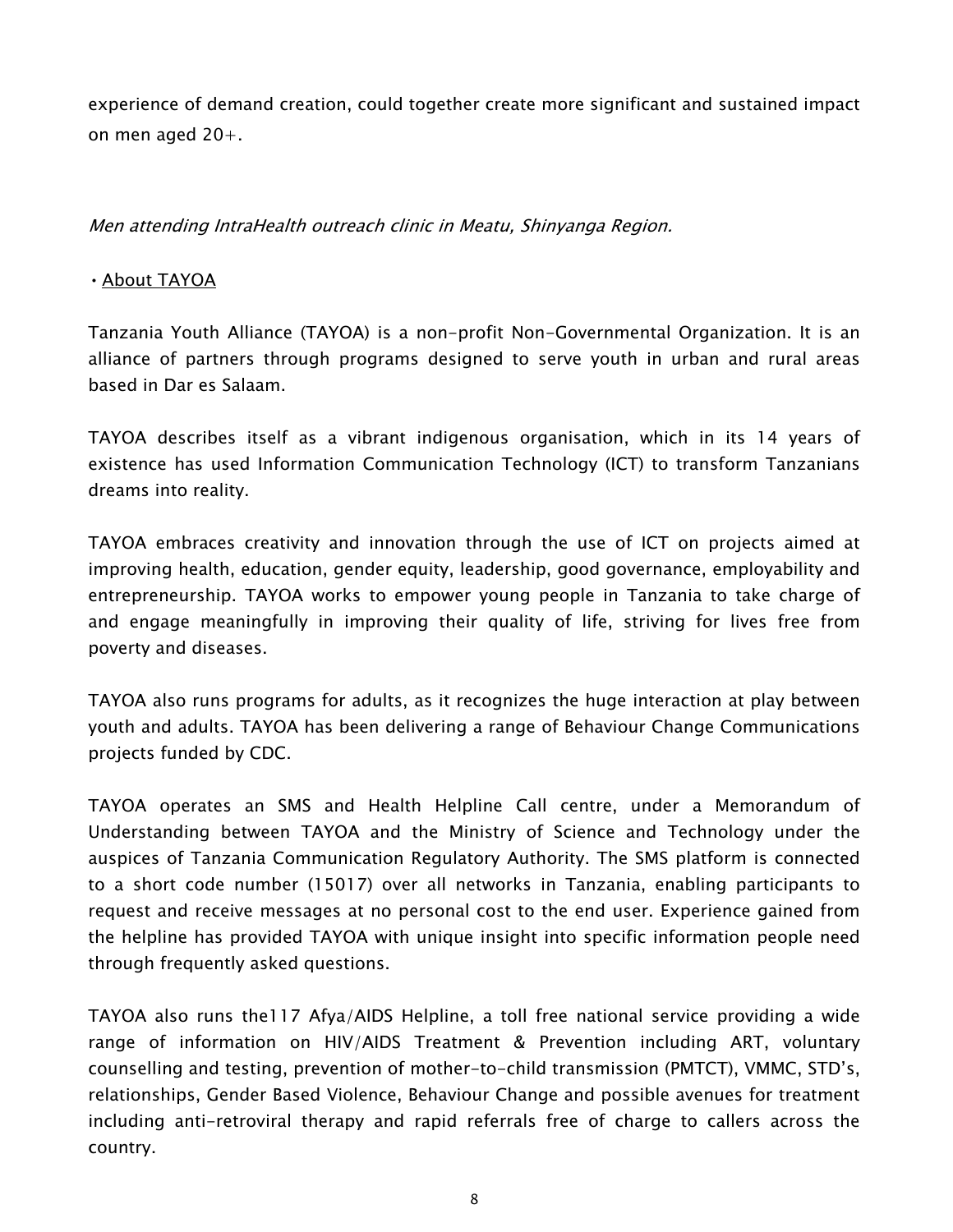The helpline is currently serving 800-1000 people per day and has helped over 1.8 million people to date.

TAYOA's ICT interventions have won a number of national and international awards for being relevant, convenient and effective.

### •SMS Demand Creation for VMMC

When the opportunity arose to bid for CDC funding to deliver VMMC demand creation, TAYOA successfully put together a package to expand and combine the success of their SMS helpline with their existing social network in the community (Popular Opinion Leaders).

The SMS system for VMMC needed to be designed so that the team knew who they were targeting, so that they could reach out to older men specifically and avoid subscribers who didn't need the VMMC service.

The problem with using normal mass media and text advertising to publicize the service was that there was no way of telling where the responder got the number from, and anyone (e.g. girls, already circumcised men) could subscribe. TAYOA wanted to make sure they were sending tailored messages only to the men they knew needed the service.

This is where Popular Opinion Leader networks came in (see below). POL's register the mobile numbers of older men to enable them to start receiving free SMS messages and reminders each day on VMMC. The SMS helpline is not advertised on TV or other mass media, but instead the word is spread by POL's, health workers and satisfied clients, so that TAYOA can keep a check on who is signing up.

POL's take details such as the man's age, gender, where they live, and their needs – i.e. if they are ready for VMMC / would like more information / would like counselling etc. The specific detail even goes down to when they would like to have an appointment, so that when they are contacted by SMS, they can confirm or change the time and date for their VMMC procedure.

The collected data is imputed onto TAYOA's database, so that SMS's can be sent targeting a given age group or men in a certain locality depending on when services are available.

The strength of sending SMS messaging is that the man can be reached personally before, during and after he has gone for VMMC. All men who turn up at IntraHealth VMMC sites are given the opportunity to sign up to the system, so that even if they didn't receive text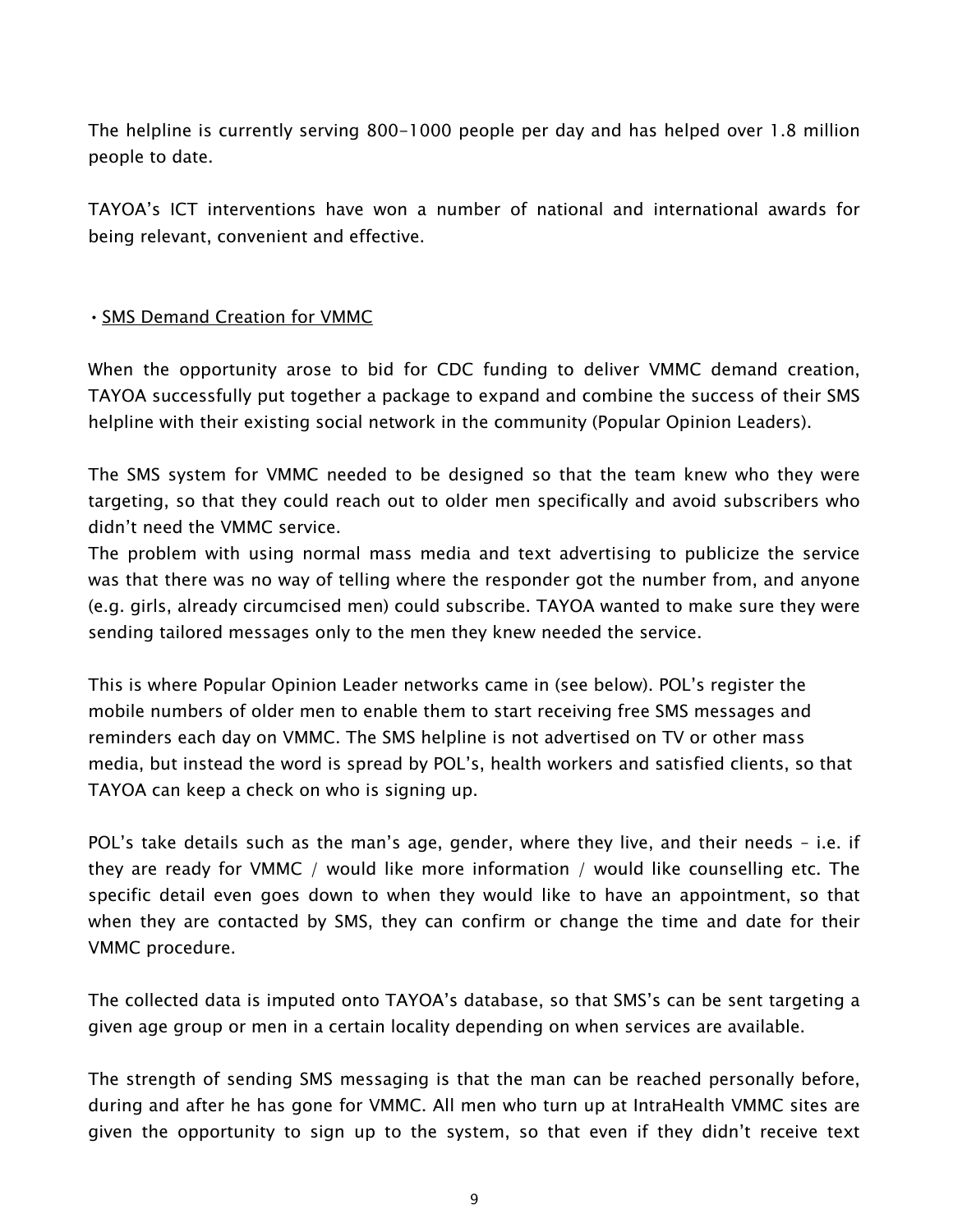messages before they had the procedure, they can still access the advice about postoperative care and follow up appointments via SMS.

TAYOA SMS software.

•Messaging

Once a client's details are entered into the TAYOA software, a series of 25 messages in Swahili start rolling out for a period of 6 weeks. The client is sent one message a day for 17 days about the VMMC concept in general, the importance and benefits of VMMC, dispelling of common myths or misconceptions (e.g. it leads to infertility), and if applicable, the availability of service in that client's area.

The software is able to filter and sort the clients depending on age, location and that person's stated preferences, so that the team can create "message groups" such as 'men over 20'. Older men can then be targeted with messages more appropriate to them, i.e. the benefits of VMMC to wives and partners.

As and when IntraHealth has details of outreach and campaign sites, TAYOA will then send details of where the service is going to be, for how long and what the client can expect from the service.

These localized SMS messages will be sent out a week before the campaign begins, with a reminder that the client has subscribed to the VMMC service and it is now available at Meatu, for example. Clients who specified a date and time preference will also be sent a reminder of this, which functions as an "appointment" text that they can show at the clinic to get priority service.

Once circumcised, each client gets a "congratulations" message. IntraHealth and TAYOA see this as another way to carry out interpersonal demand creation, as the clients tend to show their peers the message and talk about it as an achievement – "I've been circumcised, have you?"

There is much anecdotal evidence from the teams on the ground of men turning up for VMMC who have seen peers receive the text messages and so have come to the service to check it out for themselves.

The clients who receive VMMC services also all receive post circumcision and follow up instructions on proper wound care via SMS.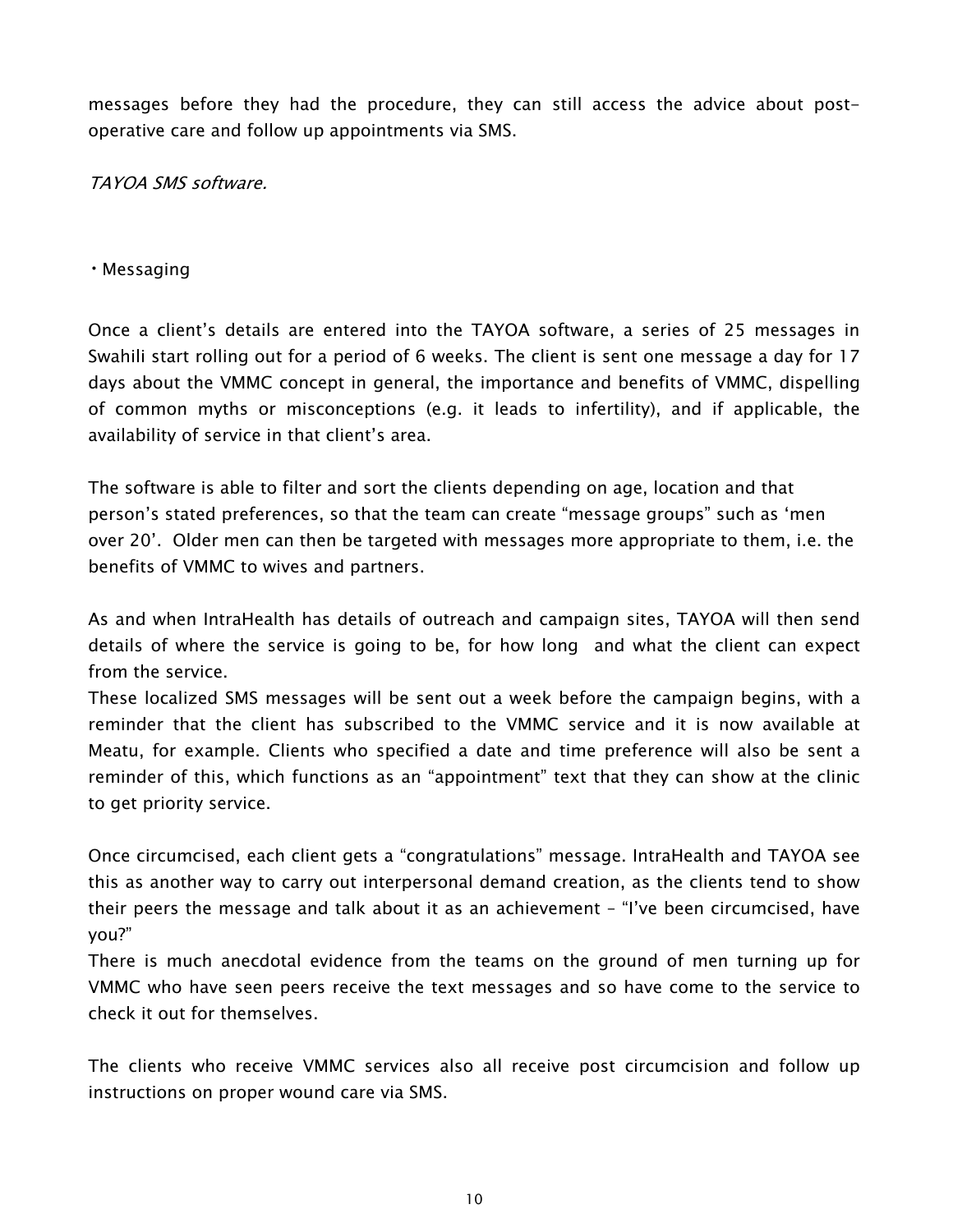After any man attending an IntraHealth clinic has had VMMC, he is given a card to fill in with his mobile number so that he can start receiving the follow up messages, even if he did not previously subscribe to the service. IntraHealth is keen to do some analysis on whether the clinics get more follow up appointments with men who are using this SMS system, compared to normal follow up appointment cards.

· Message Design

The content of the messages has been broadly adopted from the agreed text in the 'client information book' put together by the Tanzania VMMC Technical Working Group. The client information book was consulted on by implementers and is used by them during counselling and demand creation activities.

IntraHealth also designs a couple of additional messages to supplement the factual information and target certain groups, e.g. an SMS saying clients aged 20 years and above will be given priority.

The team has also been able to tackle some local myths and social norms through SMS. For example, the traditional way to 'test' oneself after being circumcised is for the man to go and have sex to prove he is "okay". The quickest route to do this may well be to visit a prostitute. So the team has devised messages for men in this region to underline the importance of the six week abstinence period, and to reassure men that they will be able to have sex normally after this time.

IntraHealth and TAYOA also carry out pre-testing of the SMS messages and send the content to TACAIDS and National AIDS Control Program (NACP) for approval before the messages are made public.

· Capturing the interest of older men

The team thinks the SMS system appeals to the older man as each SMS is received as personal message tailored at that individual, and so when turning up at the site they are proud to show they have a message which gives them priority access.

This 'personal SMS appointment' approach contrasts to previous situations when adults may have felt discouraged. A high percentage of the Shinyanga population work in farming, and so there have been instances where adult males having heard about the campaign, turned up and found they had to wait for a few hours, but then had to leave before getting seen, due to work commitments. This SMS system of being able to show they have an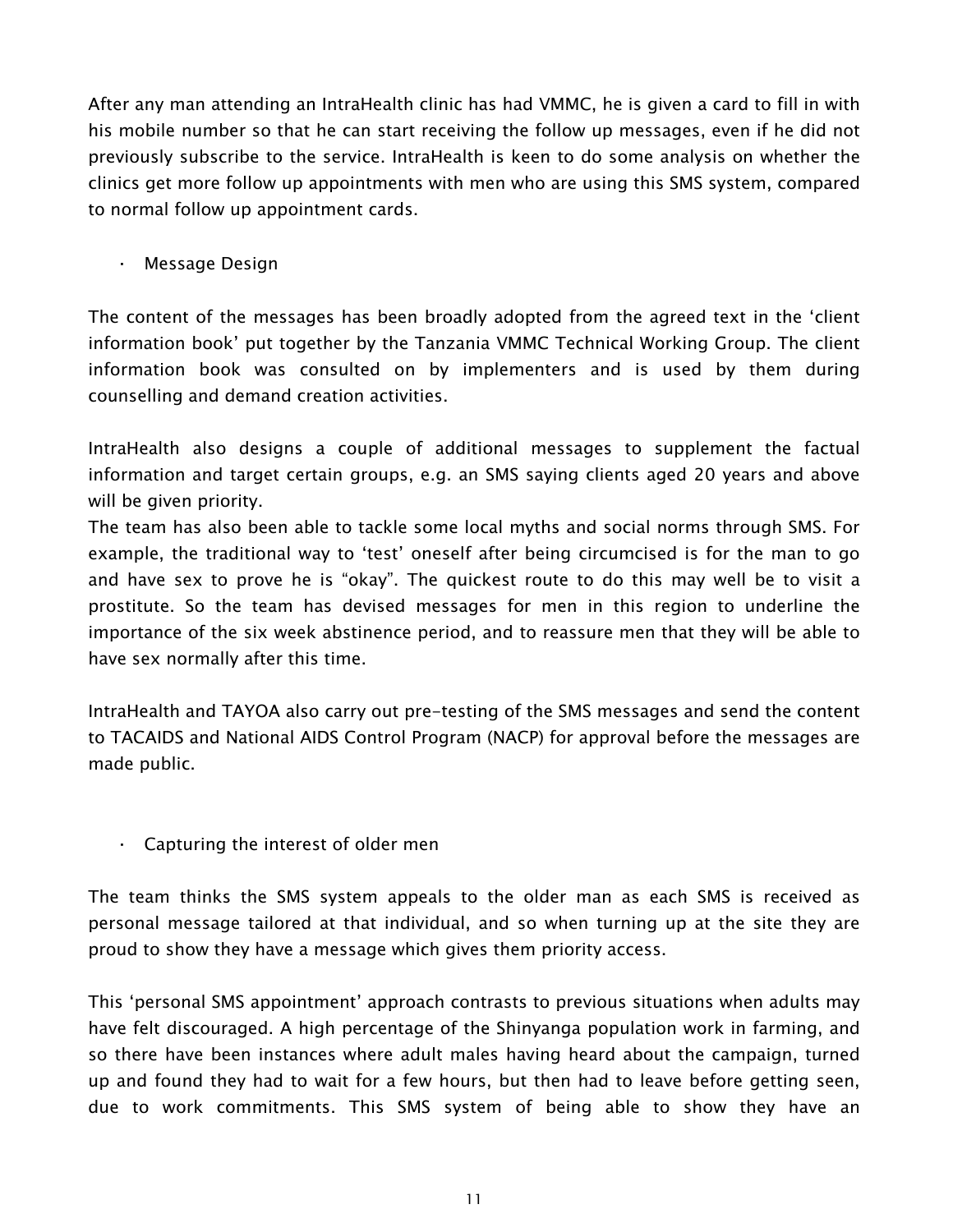appointment means their time is not wasted and they are more likely to turn up knowing the slot has been booked for them.

· Client feedback / interaction and further advice

Approximately 20% of clients send a reply to the SMS service. These are usually questions or concerns they have about VMMC. The most frequent topics include:

-How long does it take to heal? -Can I have sex after a week or two? -Can I still get HIV after being circumcised?

Frequent questions from older men have included: -Will I still be able to perform the same as before? -I've been having sex without being circumcised, why is it important for me now?

Trained Counsellors respond to these questions in line with advice in the national VMMC booklet which is available in the helpline database. Helpline answers are monitored by and their answers are monitored by NACP and TACAIDS.

IntraHealth and TAYOA also recognize that not all queries can be dealt with via SMS, and there may be occasions when clients need to speak to someone or receive a follow up call from a medical professional. This is especially the case for clients who report by SMS that they are having any problems or an infection post operation.

Therefore IntraHealth and TAYOA have put in place three doctors trained in VMMC who can call clients back, who are available for 12 hours a day. This service is particularly useful for clients living in rural areas, where they might be 40 kms from their nearest health facility, and so getting help is difficult if the VMMC clinic has already moved on. In addition to this in the eight static VMMC clinics there is a mobile number the client could text or call in case of any problem, and the provider will answer and provide more advice.

It is worth noting that the project doesn't have special funding for this service, and IntraHealth and TAYOA would like to invest more into it, so that it can become a 24 hour service. This will be become more important as VMMC services move into more remote areas, where the advice line will play a greater role in post-operative contact.

· VMMC telephone helpline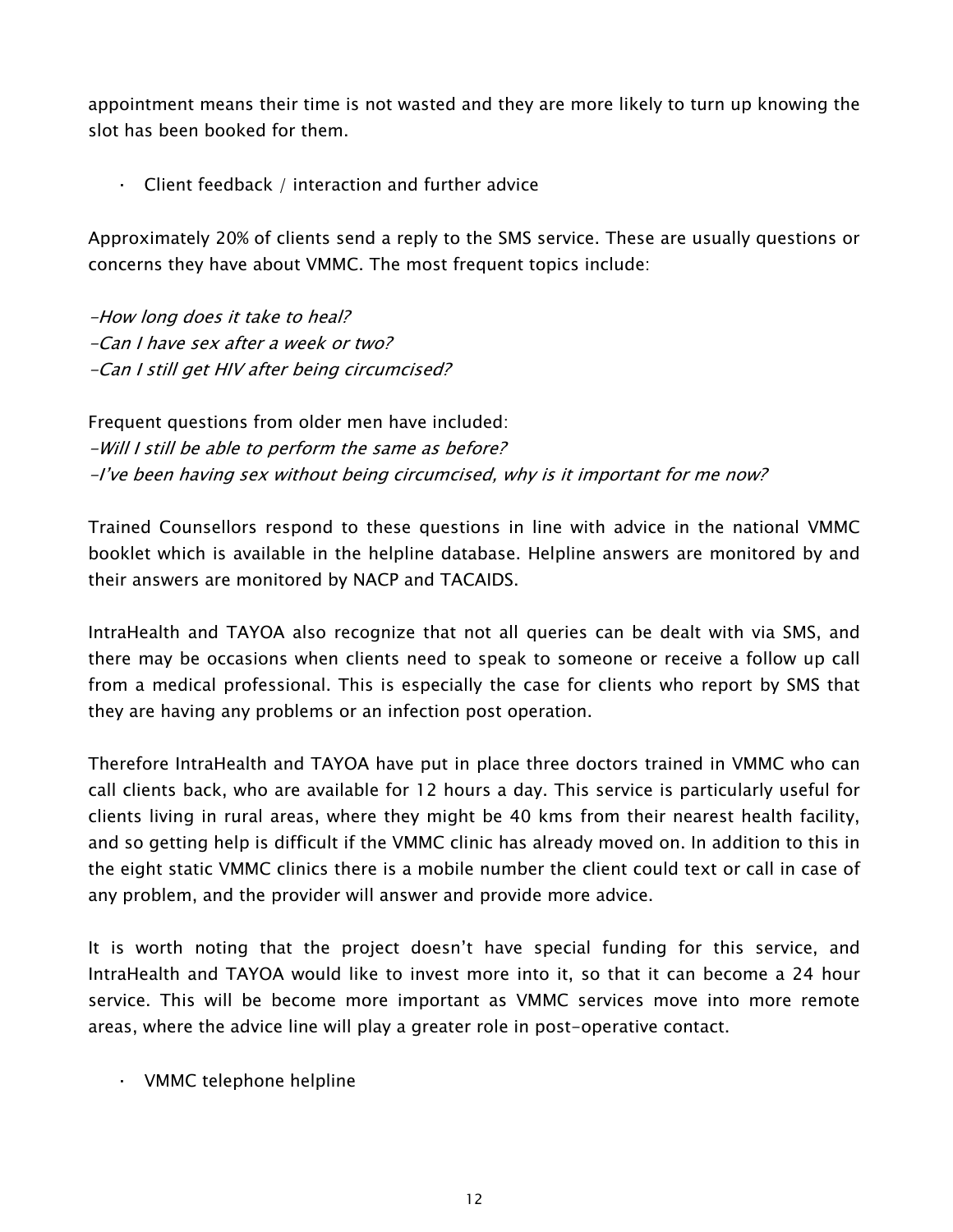TAYOA has operated a national call centre on HIV related topics since 2001, and in late 2012, in conjunction with the SMS helpline, began taking calls and offering information on VMMC for the Shiyanga Region. The call centre operates for 12 hours daily between the hours of 12 noon to midnight and has 8 counsellors attending to calls. It receives between 800-1,000 call each day for all services. TAYOA is finding that is often very busy and would like to set up a dedicated call centre to respond to the large volume of calls.

### 4.Popular Opinion Leaders(POL'S)

Popular Opinion Leaders are influential and well respected people in a given community, who have been identified or nominated as suitable for becoming role models to spread the word about TAYOA's campaigns, and engage their peer group in activities and discussions. TAYOA has worked with POL's for over a decade and so has built up a robust network of contacts at grass roots level. The organization estimates it has over 6000 POL's across the country. The structure created means that, in theory, any health intervention could pass through it.

TAYOA offered IntraHealth the POL's as an effective way to spread the word about the SMS service to the people in their community who is was most relevant to, thus bypassing the need for mass media advertising, which might attract people outside the target groups to sign up.

TAYOA began in 2012 to identify POL's who would be suitable for VMMC Demand Creation. As previous projects had focused on youth / younger people, TAYOA made a conscious effort to find POL's in their networks who had connections with older men and therefore would already have their respect and "ear".

Normally the work POL's do in communities requires considerable time and resources. POL's would need to get trained in their topic, organize and run group sessions and then re-visit people to help them to take next steps. However with the SMS strategy the POL's task was much simpler, they just needed to identify the appropriate men and give them the SMS registration cards to fill out. They then collect phone numbers of men who'd like to join, and pass these to TAYOA, so that the SMS service fulfils the next step of the intensive demand creation role.

The cards given out contain a choice of "I'm ready" or "I'm not ready" to go for VMMC. This means the men will start receiving advice by text appropriate to the stage they are at in their decision process.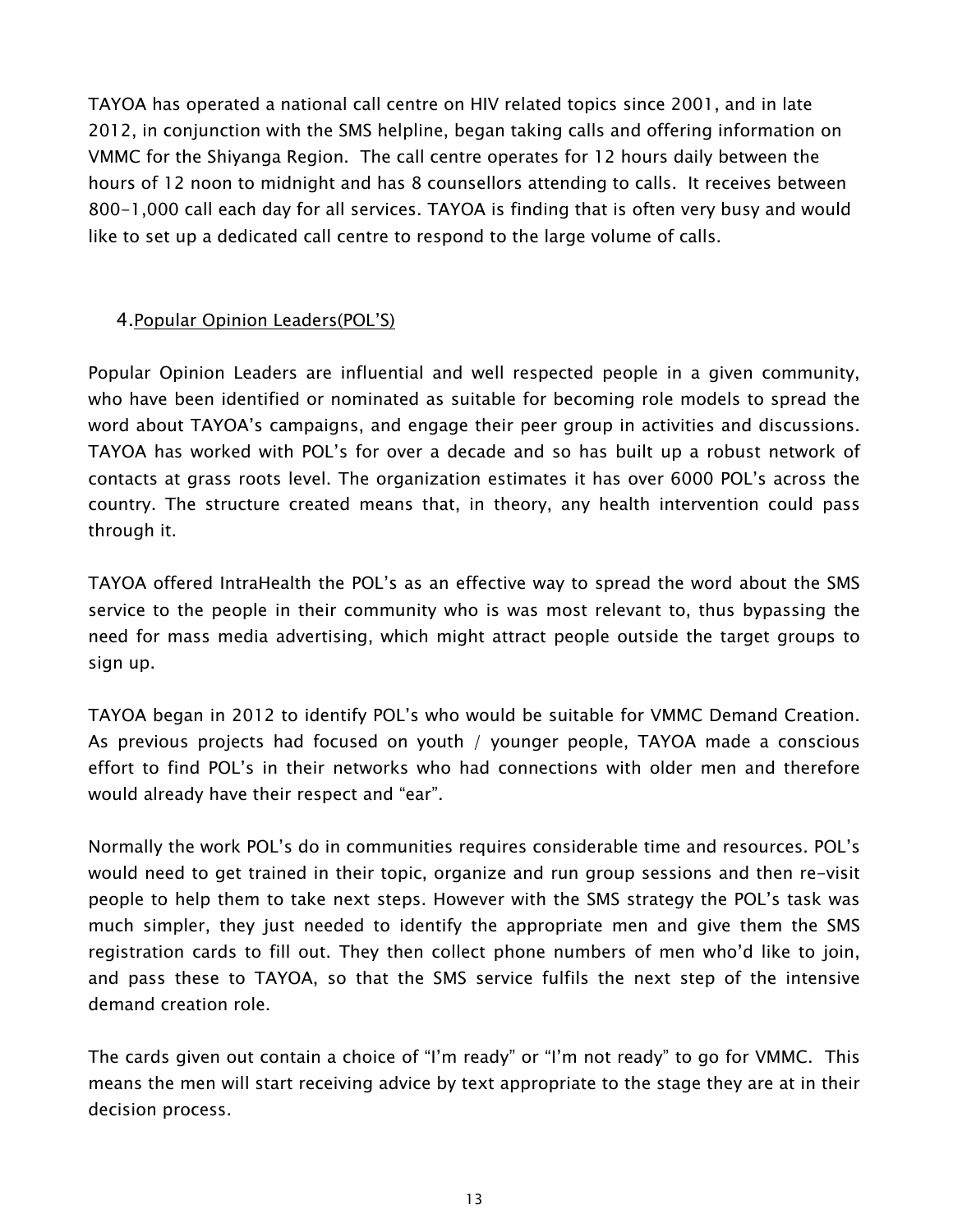The cards explain the benefits of VMMC and highlights that the service is free of charge in their area.

· POL Network co-ordination and recruitment

TAYOA has recently established an office in Shinyanga - this centre will coordinate with the POL's to ensure they are maximizing their coverage of the Shinyanga region, and also provide space to bring groups for further learning and discussions.

The benefit of being able to co-ordinate with the POL's via SMS has shown some immediate advantages. Recently in a part of Shinyanga the POL's got word of someone who said he was a traditional healer intercepting men who had gone for VMMC, giving them a medicine to help heal the wound, but in fact some men got an infection from it instead. The POL's reacted quickly to send SMS's to IntraHealth and TAYOA to recall these men for treatment so that they could get access to antibiotics and treatment.

TAYOA estimates that each POL can reach an average of 15 people. Therefore once their network reaches "saturation point", the system is organized so that they are encouraged find and recommend new recruits, who have the potential to graduate to being a POL, and so the network keeps growing.

There aren't any formal requirements in terms of education or background, rather it is about that person having the personality and gravitas needed to gain followers and sustain their attention. They are the people who you might find in a bar or market place who are talking and others will sit and listen: "Who is the person who can really move the rocks here?"

Most POL's know they have been selected or nominated by peers and so won't resist the challenge, they are usually happy to rise to it, and modest about their achievements.

The reward system is one of recognition in their community and among the network, but TAYOA is also looking into adopting a reward system from one of their other projects, a youth micro-finance project, which rewards participants with entrepreneurship coaching and financial counselling.

· POL's other demand creation activities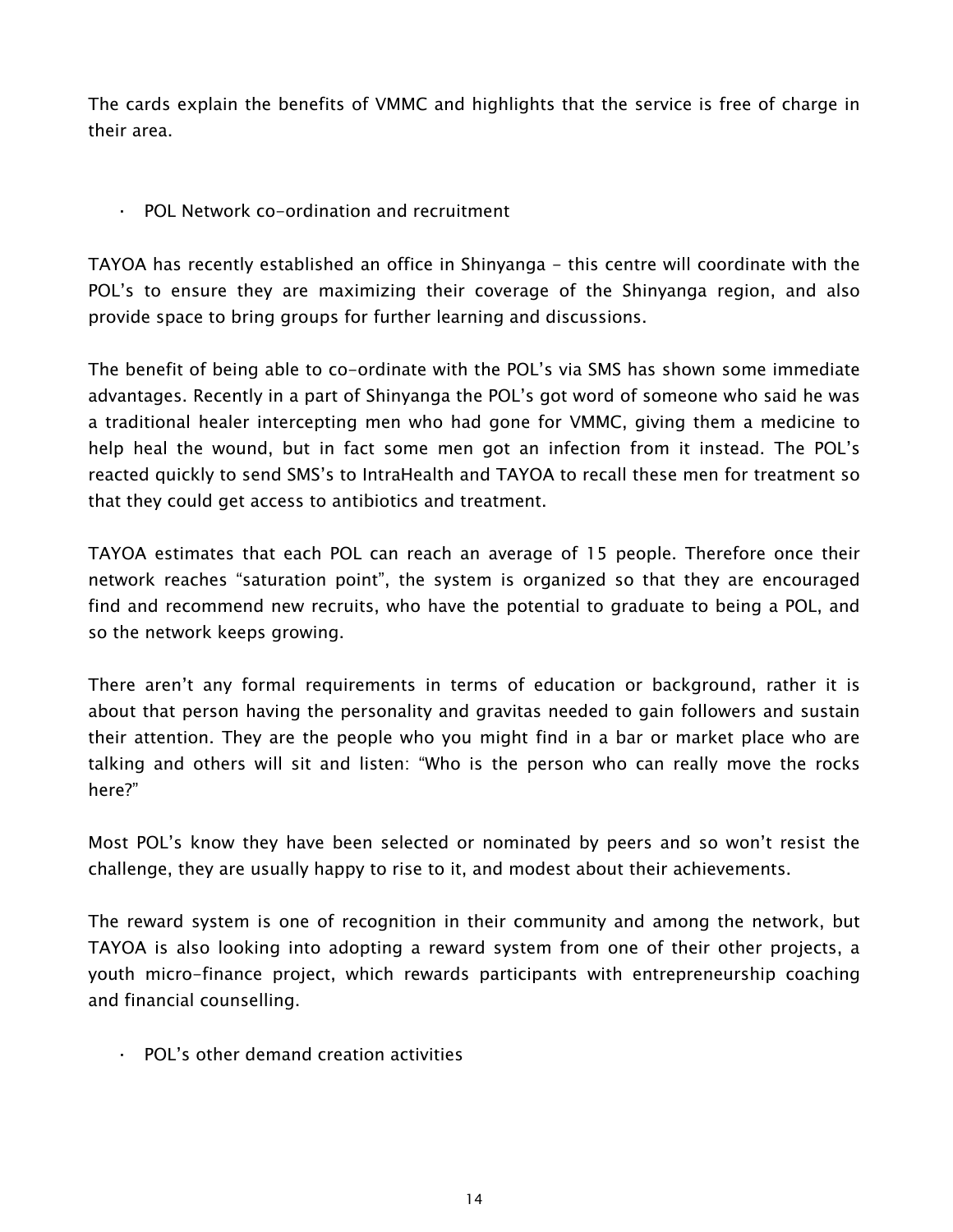The POL's work closely with IntraHealth on outreach and campaigns, whereby the teams mix together and conduct community mobilization activities such as the mobile cinema van, PA announcements and outreach in markets / popular places.

POL's also work on other TAYOA campaigns such as GBV, and the team has just started a similar SMS project in Shinyanga for people on ART.

#### Case Study - Meatu in Shinyanga Region

Benedicto has been working on IntraHealth's May/June campaign in Meatu in Southern Shinyanga.

The three-week campaign here is spread across seven sites, and on average the sites receive 130 men each per day, which is around the capacity they can handle. The team will re-visit this site after a month to catch the clients who heard about the campaign but weren't able to visit over the last few weeks.

Most men attending the Meatu site came for VMMC after hearing the PA system. It is an area where not that many people own mobile phones, and / or phone reception is patchy, which underlines for TAYOA and IntraHealth the reason why they need a mixed approach, combining SMS with community mobilization on the ground.

At this site the team encourages men who do have phones to sign up for the SMS service, so that they can still read the SMS messages when they go into a good phone reception area.

Benedicto speaks to one older client who says he saw the mobile video the evening before, and so was persuaded to come to the clinic by seeing the advert. The mobile cinema van has been in use for 25 days in this area, and every night the team goes to different villages around this ward. The man says he has friends who have heard about the video but have not seen it yet, and suggests that the video should go to other nearby villages – as there are many in the area, and do repeat visits after the word has spread.

A second older male client tells Benedicto that he heard the PA announcement a month ago, (two weeks before surgery started), and has walked 10kms to come to the surgery.

A third older male has just signed up for the text service while at the clinic. The man is happy to receive his first text immediately. He says that he knows men his age who have come here to get circumcised, they arrive early in the morning as they live far from the health centres, so being given priority entry is a positive step.

For those who don't have access to the SMS service, they are also given leaflets about what to do after having VMMC, and the team does have a supply of the booklets created by the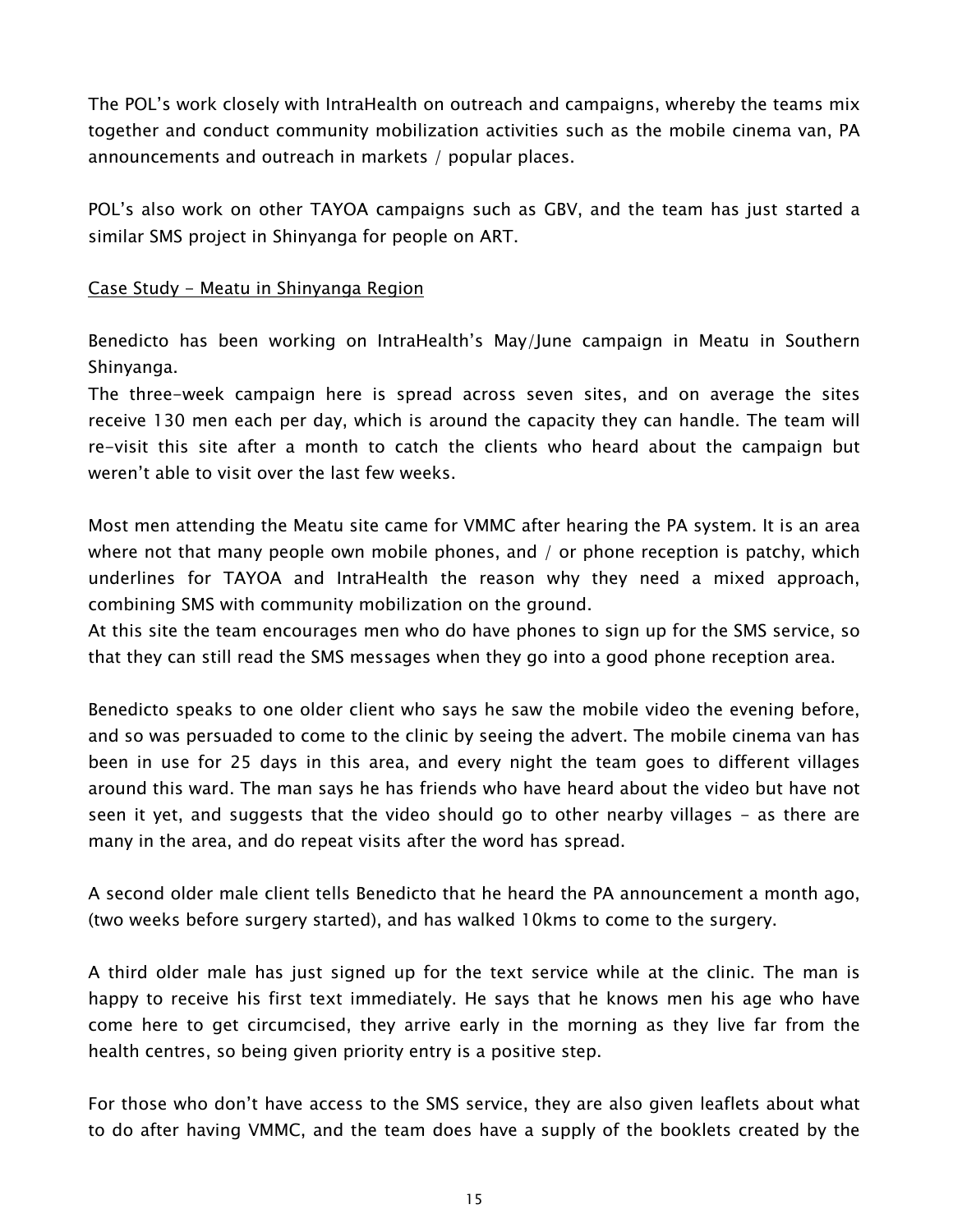TWG. This booklet is a comprehensive guide to everything the client may want to know about VMMC, but they are expensive to produce.

Benedicto sees a clear advantage in the SMS information over the booklets as the information comes to a man in bite-size chunks, whereas the booklet is a lot of information in one go, and easy to lose.

Comparatively the cost of sending SMS's is still more expensive than printing the booklets, but Benedicto thinks men are more likely to pay attention to the content, because they are getting the message as an individual. This may make them feel more motivated to turn up, and if they need to make any changes to their appointment, it is easy to text back.

#### •National VMMC service register

All VMMC providers fill out a form for clients known as the national VMMC Service register. The front page contains a section which asks the reason for the man attending and gives several options: Self Referred, VCT, PITC and Other.

The "Self-Referral" box is the most popular choice, and counsellors and administrators will probe further to find out if this self-referral is as a result of receiving an SMS, talking to a community mobilizer, hearing a PA announcement or talking to friends and family, and note this down where possible. Currently, the providers fill in on the other section and specify from TAYOA SMS in case the client was referred through TAYOA SMS. The teams would prefer it if community mobilization and SMS were printed as other options on the form, as this would help them better understand how many people are attending via which route.

At the Meatu clinic the forms from each week are entered into a national record book so that the teams can look at the numbers of clients attending, their age groupings, and how they heard about the clinic. Figures from the last week suggest 300 men have attended as a result of community mobilization.

### 5. IEC Materials

TAYOA and IntraHealth has adapted some IEC materials produced by JHU CCP, to fit with local traditions and symbols in the Shinyanga Region. The materials which were originally created to appeal to the population in Iringa, but IntraHealth has customised the JHU CCP posters and booklets to Shinyanga regional context, altering the pictures and language and providing more local information about facility hours of operation, directions, and other relevant details.

One notable difference between Shinyanga and Iringa is the climate. Iringa is much colder, so people wear pull overs and understand the symbol of a "pull over" in the context of protection against HIV / the VMMC campaign. However when the team started using these materials in the Shinyanga campaign, the Shinyanga people did not understand the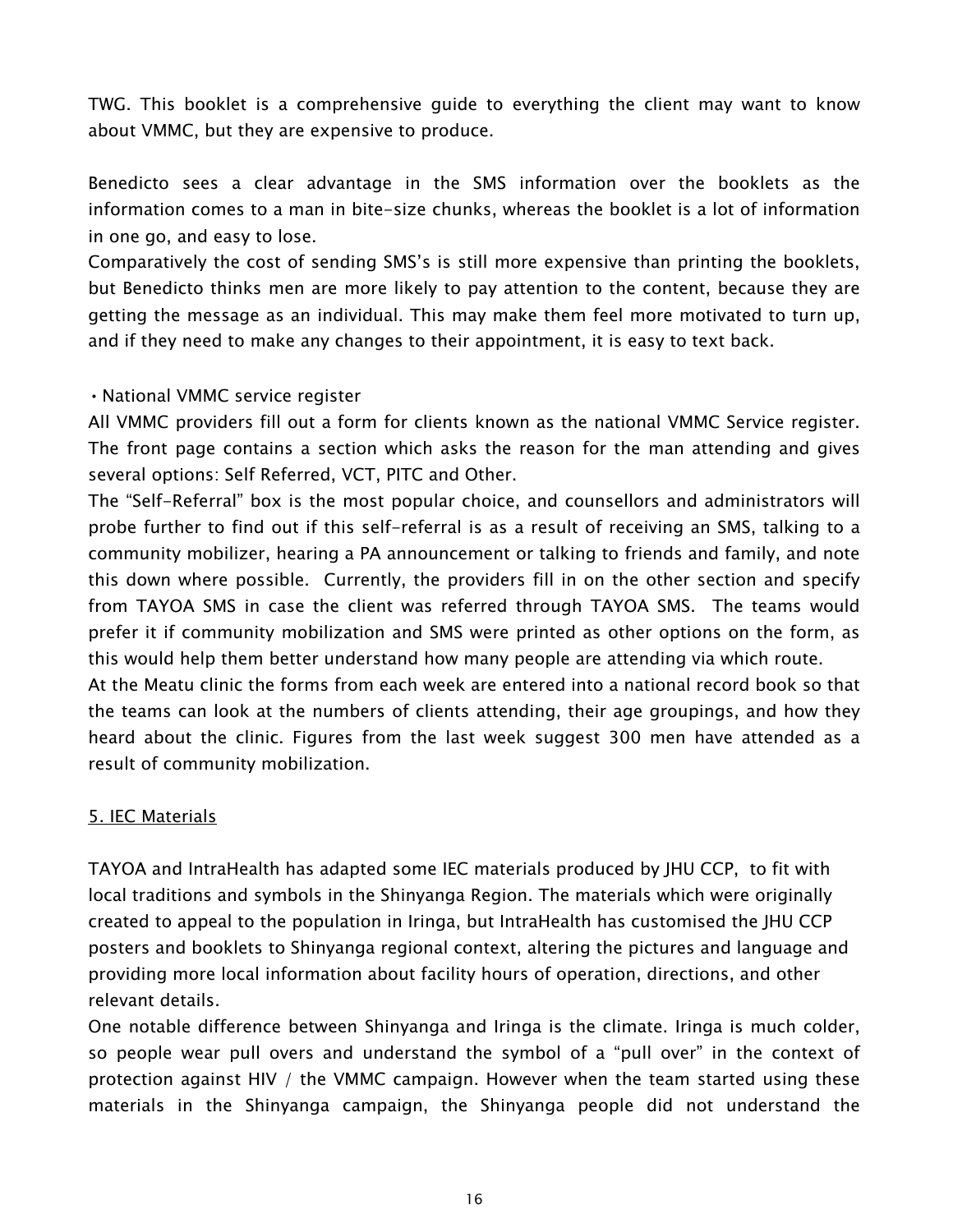significance of a pullover as they did not wear them! So the team searched for another symbol of being "protected", and came up with the region's tribal spear and shield. This type of shield spear is unique to this area  $-$  so while these communities can identify with them, a new design would be needed for the Mara region, for example.

# EVALUATION OF DEMAND CREATION ACTIVITIES

# Evaluation of demand creation activities

### SMS / Popular Opinion Leader demand creation

- •IntraHealth has not conducted a formal evaluation of its demand creation activities around VMMC, and as the SMS service started in December 2012, the teams have only just begun to record the number of clients that have come forward via SMS, using the paper register of clients compared to SMS data on their system.
- •However, the M&E team have recently completed an analysis of data from January to June 2013 to compare SMS data with clinic data to determine the take up of VMMC among the older men and SMS users. This is not a full analysis but shows some promising results in terms of significantly increased numbers of older men.
- •Before the intervention only 7.1% of men circumcised were 20 years and above. During a six-month intervention period (Jan 2013-Jun 2013) in quarter two (Jan-March), 28% (5,364) of clients circumcised were men 20 years and above and in quarter three,(April-June) 32% (6,968) of men circumcised were 20 years or older.
- •As further evidence of the effectiveness of the intervention, during the third quarter (April-June), 29% (6,382) of clients were referred to the VMMC services by TAYOA SMS.
- •IntraHealth have noticed increased demand at mobile compared to static facilities over the last 12 months which it thinks is attributable both to the increased demand creation activities on the ground and via SMS, and the extra sense of "urgency" created when the teams are on the ground, that possibly men hearing about the service are compelled to use it before it leaves town.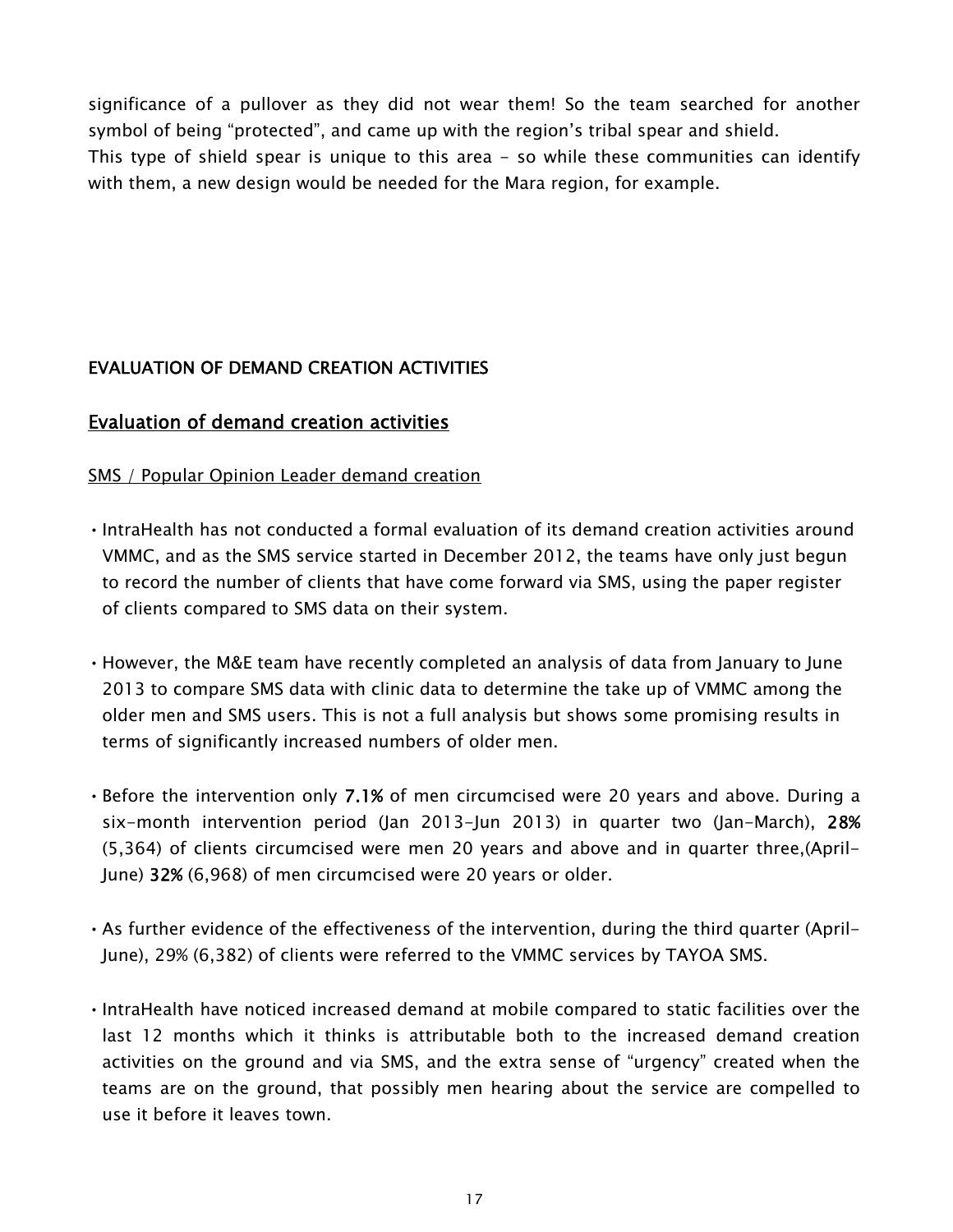# LEARNING AND SCALE UP

## Learning and Scale Up

### Successes/Challenges

Partnership and collaboration

- IntraHealth's partnership with TAYOA has meant that the teams can focus on older men, and target them in a more personal, individual way, through the introduction of SMS technology, which has become a strong new component of VMMC demand creation.
- The integration of VMMC into the work of Popular Opinion Leaders has worked extremely well in terms of maximizing existing networks and knowledge, and minimizing the chances of signing up people outside the target group for the SMS service.
- The combination of POL's and SMS to reach older men has also proven cost effective - the cost of POL's running sessions and re-visiting hard to reach areas has been minimized by the SMS component taking over a large slice of the messaging role.

SMS technology - successes and challenges

- •The strength of sending an SMS is that it goes to the person as an individual, which is much harder to do with mass media. The SMS dialogue allows a client to explore the issue of VMMC from his viewpoint, and to ask questions which might be difficult face to face.
- •Another advantage is that TAYOA can see that the message has been read and monitor better how it has been received (i.e. through receiving queries back and opening a dialogue.)
- •SMS also enables better monitoring of men post VMMC anyone with complications or queries can be responded to quickly, and referred to the phone helpline if they need medical advice. This goes someway to narrowing the "gap" that is left when mobile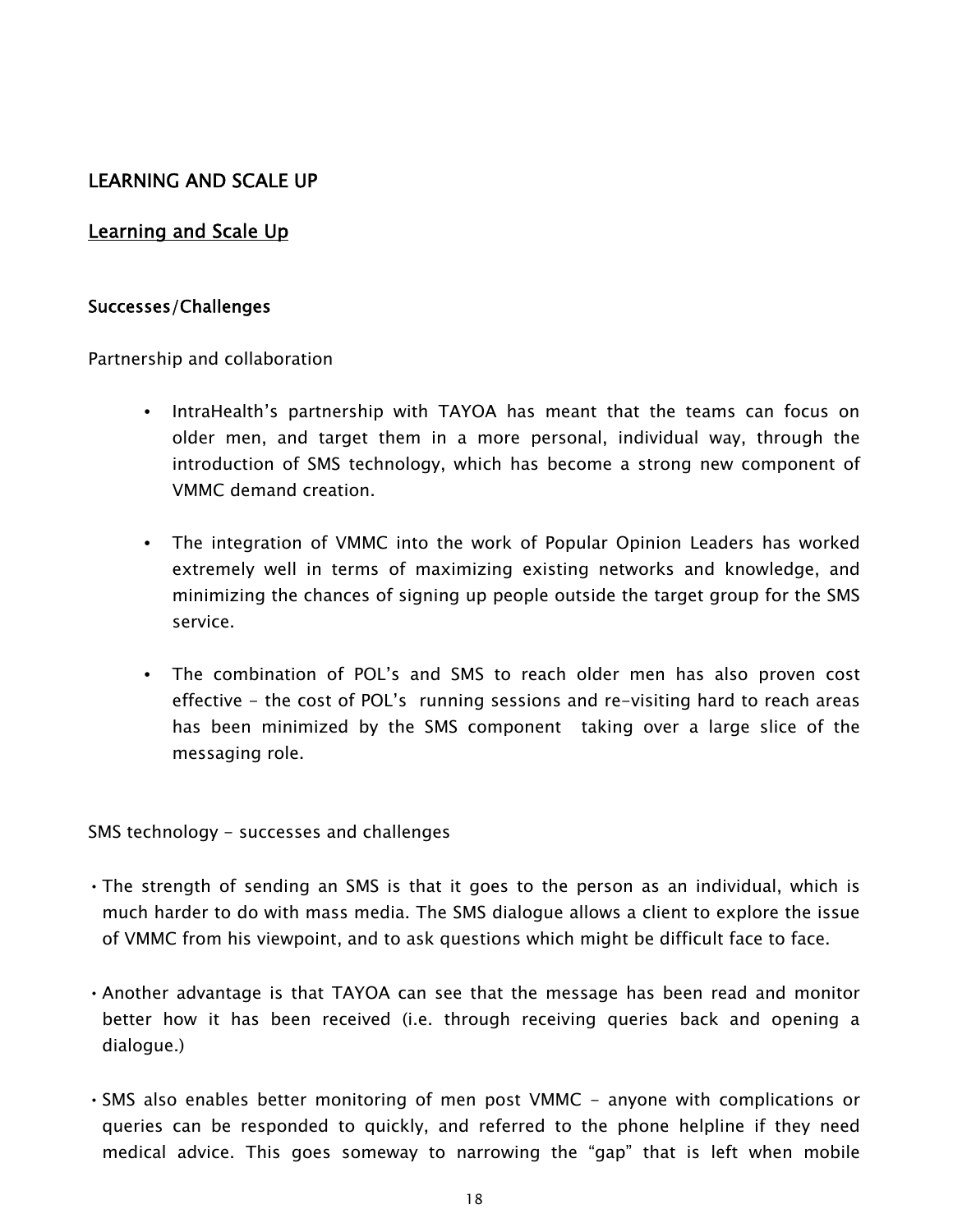services leave an area - even though the clinic has packed up, there is still support at the end of a phone line.

- •Applying the SMS strategy to rural areas of Shinyanga has met with a mixture of success and challenges. Giving men access to the SMS messages has reduced some of the costly and time intensive activities which would normally be carried out on the ground by Popular Opinion Leaders, who would travel to hard to reach places, finds meeting places, and deliver workshops over a number of weeks. Now their visits are quicker and they can get round more people in a locality. However, not all men have mobiles, and in some areas there is no phone signal.
- •POL's do have phones, so for those who don't have access, POL's use the messages on their phones to talk to their peers, which is effective but a slightly lengthier process.
- •The inconvenience of not having a good signal in some areas may mean that men don't always receive the messages in the timely way they are intended (i.e. the day before their appointment).

### Challenges & their mitigation

### Evaluating demand creation

Evaluating the success of the TAYOA SMS / POL demand creation has been a challenge for the teams, who suspect the data collected at sites may not reflect the impact of their activities as accurately as it could. The information about how someone heard about the service via demand creation routes is restricted on the forms to "self-referral", which then gets entered onto a national registry. IntraHealth is currently looking at ways to revise the national register so that it has column to say "referred by TAYOA", which would help the team better assess how many men get to the service via the SMS route.

#### Demand from younger clients

Young men and boys still make up the majority of clients, and school boys in particular seem to be the easiest to mobilize. Some teachers will let boys leave their lessons so that they can go en mass to get circumcised during the school day. This means sometimes a large group will turn up, and due to time limitations, and older men getting priority, not all boys will get seen. IntraHealth is keen not to deter younger men and boys from turning up, and so continues to provide the service for these groups as well as they possibly can. One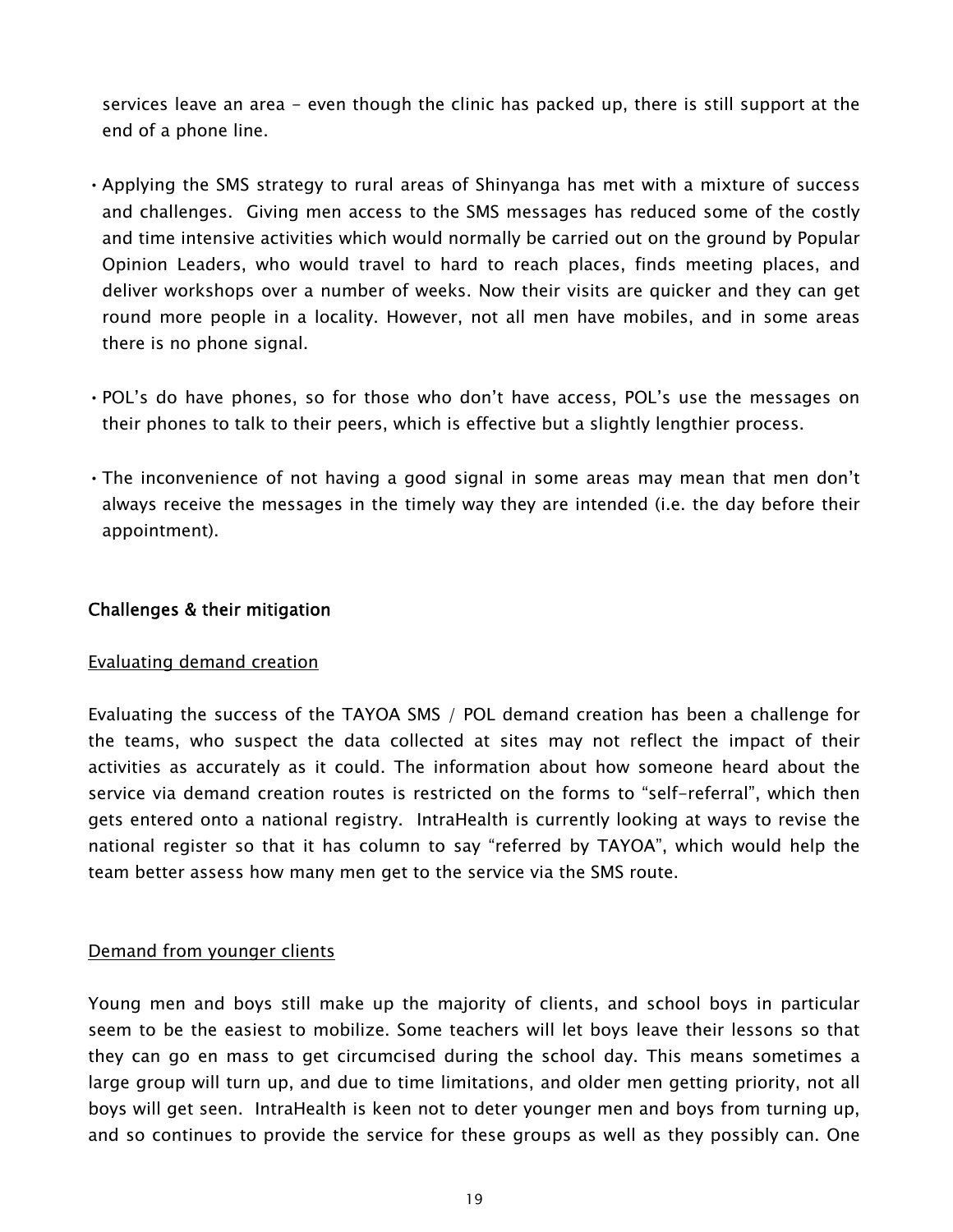solution discussed at Meatu was to identify the "quieter" days during an outreach or campaign and encourage local schools to send school boys on those days, in smaller group numbers.

#### Remote populations

- •In many parts of Shinyanga, geography is a big obstacle. Villages are far away from each other and small to medium size populations are spread out as a result. To get the clinics within a short distance from every client is impossible  $-$  and to get the PA and cinema around all the wards is difficult too. The teams try not to take PA vans more than 7 kms away from the outreach / campaign base as a rule, but this is not always practical. As a result, clients are traveling long distances on foot, with high expectation of being seen quickly.
- •IntraHealth and TAYOA looking at becoming even more "mobile" during campaigns to try to tackle this, so that they can travel between villages, and go back to places within a few weeks, to soak up cases of people needing follow up medical help, or introducing peers to the service.
- •The limitations of rural clients being able to get medical advice if needed post-operation was one of the factors that led IntraHealth and TAYOA to put in place the three doctors manning the phone helpline. However their availability is limited to 12 hours a day. The helpline doesn't have special funding for this doctor service, and the teams would like to invest more into it, possibly so that it can become a 24 hour service. This will be become more important as VMMC services move into more remote areas.

#### Sustainability of SMS

•SMS messaging is very expensive and only made possible by the government agreement currently in place. It costs 54 shillings per message, the team sends over 1 million per day. So for an organization trying to replicate this system, or for long-term success if regulations were to change, costs of using SMS could be prohibitive.

### Scale up opportunities

In collaboration with Council Health Management Team members (CHMTs) in Shinyanga and Rorya districts the project will scale up VMMC services in seven new static health facilities in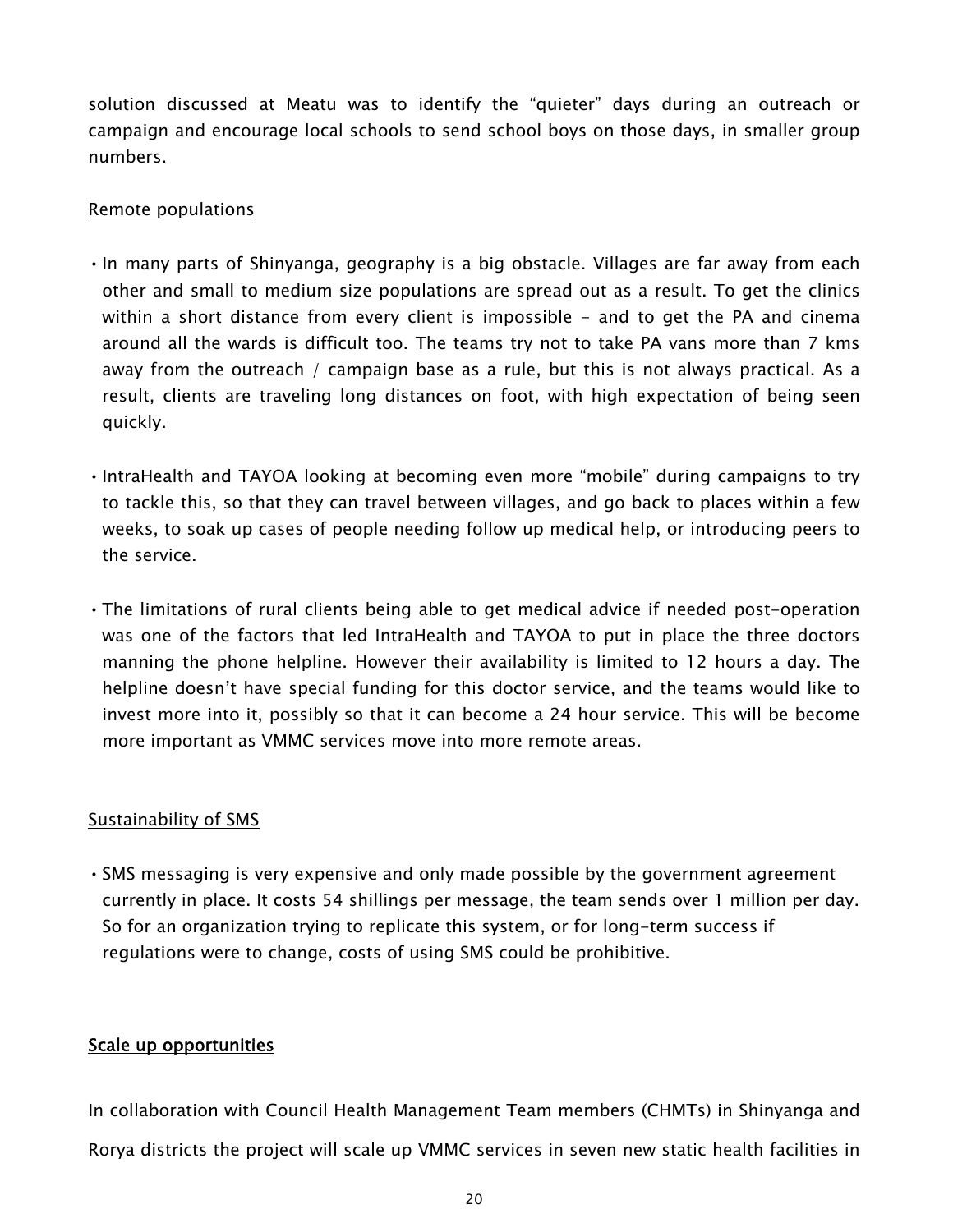Kahama, Bariadi, Rorya and Bukombe districts where there is a large fishing community and high prevalence of HIV and sexually transmitted infections (STIs).

- In order to ensure VMMC services are provided according to WHO and PEPFAR standards, the PEPFAR best practices for VMMC site operations tool will be used.
- Pre-site preparatory activities will be conducted in all eight new facilities to assess facility readiness and wherever necessary minor renovations will be done to meet WHO standards.
- The project will also help develop proper waste management systems in facilities where this is lacking. A mechanism will be put in place to ensure that there is proper disposal of MC wastes including metal wastes from disposable kits which needs specialized incineration.
- All new facilities will be equipped with MC instruments, reusable surgical kits, consumables, drugs and supplies to meet the required standards for VMMC service delivery according to the WHO. In addition the project will procure diathermy machines for increasing efficiency at high volume sites.
- Though the national target age group is 10 years and above, the project will focus more on getting older men (20 years and above) who have an early impact in averting HIV infections. The project will continue working with TAYOA and other communication partners in developing demand creation for this specific target group.